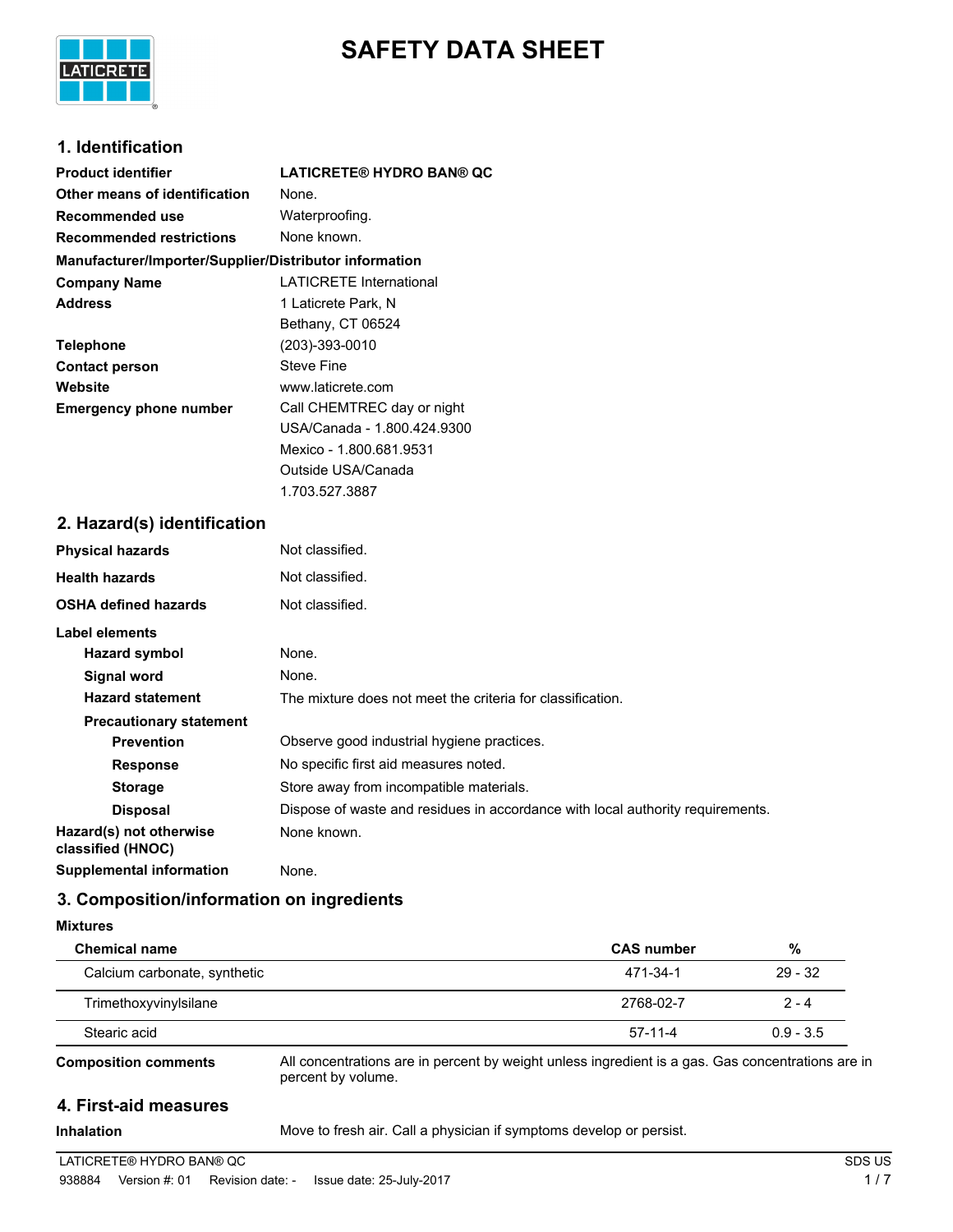| <b>Skin contact</b>                                                          | Wash off with soap and water. Get medical attention if irritation develops and persists.                            |  |
|------------------------------------------------------------------------------|---------------------------------------------------------------------------------------------------------------------|--|
| Eye contact                                                                  | Rinse with water. Get medical attention if irritation develops and persists.                                        |  |
| Ingestion                                                                    | Rinse mouth. Get medical attention if symptoms occur.                                                               |  |
| <b>Most important</b><br>symptoms/effects, acute and<br>delayed              | Symptoms include redness, itching and pain.                                                                         |  |
| Indication of immediate<br>medical attention and special<br>treatment needed | Treat symptomatically.                                                                                              |  |
| <b>General information</b>                                                   | Ensure that medical personnel are aware of the material(s) involved, and take precautions to<br>protect themselves. |  |
| 5. Fire-fighting measures                                                    |                                                                                                                     |  |
| Suitable extinguishing media                                                 | Foam. Water fog. Dry chemical powder. Carbon dioxide (CO2).                                                         |  |
| Unsuitable extinguishing<br>media                                            | Do not use water jet as an extinguisher, as this will spread the fire.                                              |  |
| Specific hazards arising from                                                | During fire, gases hazardous to health may be formed.                                                               |  |

**the chemical Special protective equipment** Self-contained breathing apparatus and full protective clothing must be worn in case of fire. **and precautions for firefighters** Move containers from fire area if you can do so without risk. Use water spray to cool unopened containers. **Fire fighting equipment/instructions** General fire hazards **No unusual fire or explosion hazards noted.** 

#### **6. Accidental release measures**

| <b>Personal precautions,</b><br>protective equipment and<br>emergency procedures | Wear appropriate protective equipment and clothing during clean-up. Ensure adequate ventilation.<br>Local authorities should be advised if significant spillages cannot be contained. For personal<br>protection, see section 8 of the SDS.       |
|----------------------------------------------------------------------------------|---------------------------------------------------------------------------------------------------------------------------------------------------------------------------------------------------------------------------------------------------|
| Methods and materials for<br>containment and cleaning up                         | Large Spills: Stop the flow of material, if this is without risk. Dike the spilled material, where this is<br>possible. Absorb in vermiculite, dry sand or earth and place into containers. Following product<br>recovery, flush area with water. |
|                                                                                  | Small Spills: Wipe up with absorbent material (e.g. cloth, fleece). Clean surface thoroughly to<br>remove residual contamination.                                                                                                                 |
| <b>Environmental precautions</b>                                                 | Never return spills to original containers for re-use. For waste disposal, see section 13 of the SDS.<br>Environmental manager must be informed of all major releases.                                                                            |
| 7. Handling and storage                                                          |                                                                                                                                                                                                                                                   |
| <b>Precautions for safe handling</b>                                             | Do not breathe mist or vapor. Do not get in eyes, on skin, on clothing. Use with adequate<br>ventilation. Wear appropriate personal protective equipment. Observe good industrial hygiene<br>practices.                                           |
| Conditions for safe storage,                                                     | Keep container tightly closed. Store in a cool and well-ventilated place.                                                                                                                                                                         |

**including any incompatibilities**

# **8. Exposure controls/personal protection**

### **Occupational exposure limits**

| <b>US. ACGIH Threshold Limit Values</b><br><b>Components</b>     | Type                                                                        | Value             |             |
|------------------------------------------------------------------|-----------------------------------------------------------------------------|-------------------|-------------|
| Stearic acid (CAS 57-11-4)                                       | TWA                                                                         | 10 mg/m $3$       |             |
| US. NIOSH: Pocket Guide to Chemical Hazards<br><b>Components</b> | Type                                                                        | Value             | Form        |
| Calcium carbonate,<br>synthetic (CAS 471-34-1)                   | TWA                                                                         | $5 \text{ mg/m}$  | Respirable. |
|                                                                  |                                                                             | $10 \text{ mg/m}$ | Total       |
| <b>Biological limit values</b>                                   | No biological exposure limits noted for the ingredient(s).                  |                   |             |
| Appropriate engineering<br>controls                              | Provide adequate ventilation and minimize the risk of inhalation of vapors. |                   |             |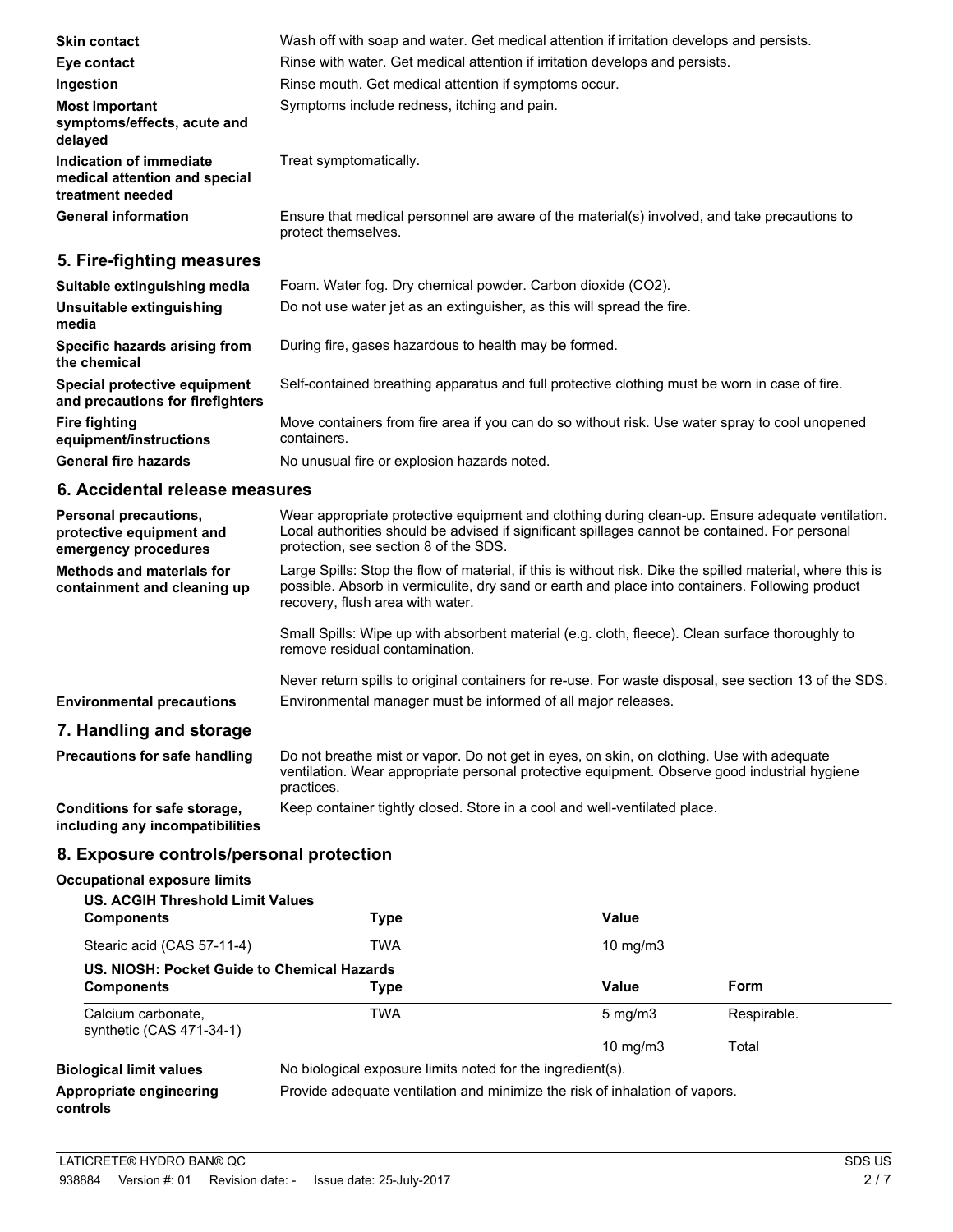#### **Individual protection measures, such as personal protective equipment**

| Eye/face protection                                     | Wear safety glasses with side shields (or goggles).                                                                                                                                                                         |
|---------------------------------------------------------|-----------------------------------------------------------------------------------------------------------------------------------------------------------------------------------------------------------------------------|
| <b>Skin protection</b><br><b>Hand protection</b>        | Wear appropriate chemical resistant gloves.                                                                                                                                                                                 |
| <b>Skin protection</b><br>Other                         | Wear suitable protective clothing.                                                                                                                                                                                          |
| <b>Respiratory protection</b><br><b>Thermal hazards</b> | In case of insufficient ventilation, wear suitable respiratory equipment.<br>Wear appropriate thermal protective clothing, when necessary.                                                                                  |
| General hygiene<br>considerations                       | Always observe good personal hygiene measures, such as washing after handling the material<br>and before eating, drinking, and/or smoking. Routinely wash work clothing and protective<br>equipment to remove contaminants. |

# **9. Physical and chemical properties**

| Appearance                                        |                                                                                               |
|---------------------------------------------------|-----------------------------------------------------------------------------------------------|
| <b>Physical state</b>                             | Liquid.                                                                                       |
| Form                                              | Liquid.                                                                                       |
| Color                                             | Green.                                                                                        |
| Odor                                              | Not available.                                                                                |
| <b>Odor threshold</b>                             | Not available.                                                                                |
| pH                                                | Not available.                                                                                |
| Melting point/freezing point                      | Not available.                                                                                |
| Initial boiling point and boiling<br>range        | Not available.                                                                                |
| <b>Flash point</b>                                | 404.6 °F (207.0 °C) ASTM D3828                                                                |
| <b>Evaporation rate</b>                           | Not available.                                                                                |
| Flammability (solid, gas)                         | Not applicable.                                                                               |
| Upper/lower flammability or explosive limits      |                                                                                               |
| <b>Flammability limit - lower</b><br>(%)          | Not available.                                                                                |
| <b>Flammability limit - upper</b><br>(%)          | Not available.                                                                                |
| Vapor pressure                                    | Not available.                                                                                |
| Vapor density                                     | Not available.                                                                                |
| <b>Relative density</b>                           | 1.2                                                                                           |
| Solubility(ies)                                   |                                                                                               |
| <b>Solubility (water)</b>                         | Insoluble in water.                                                                           |
| <b>Partition coefficient</b><br>(n-octanol/water) | Not available.                                                                                |
| <b>Auto-ignition temperature</b>                  | Not available.                                                                                |
| <b>Decomposition temperature</b>                  | Not available.                                                                                |
| <b>Viscosity</b>                                  | Not available.                                                                                |
| <b>Other information</b>                          |                                                                                               |
| <b>Explosive properties</b>                       | Not explosive.                                                                                |
| <b>Oxidizing properties</b>                       | Not oxidizing.                                                                                |
| 10. Stability and reactivity                      |                                                                                               |
| <b>Reactivity</b>                                 | The product is stable and non-reactive under normal conditions of use, storage and transport. |

| Reactivity                                   | THE product is stable and non-reactive driver nonnal conditions or use, storage and transport. |
|----------------------------------------------|------------------------------------------------------------------------------------------------|
| <b>Chemical stability</b>                    | Material is stable under normal conditions.                                                    |
| <b>Possibility of hazardous</b><br>reactions | Will not occur.                                                                                |
| <b>Conditions to avoid</b>                   | Heat, flames and sparks.                                                                       |
| Incompatible materials                       | Oxidizing agents.                                                                              |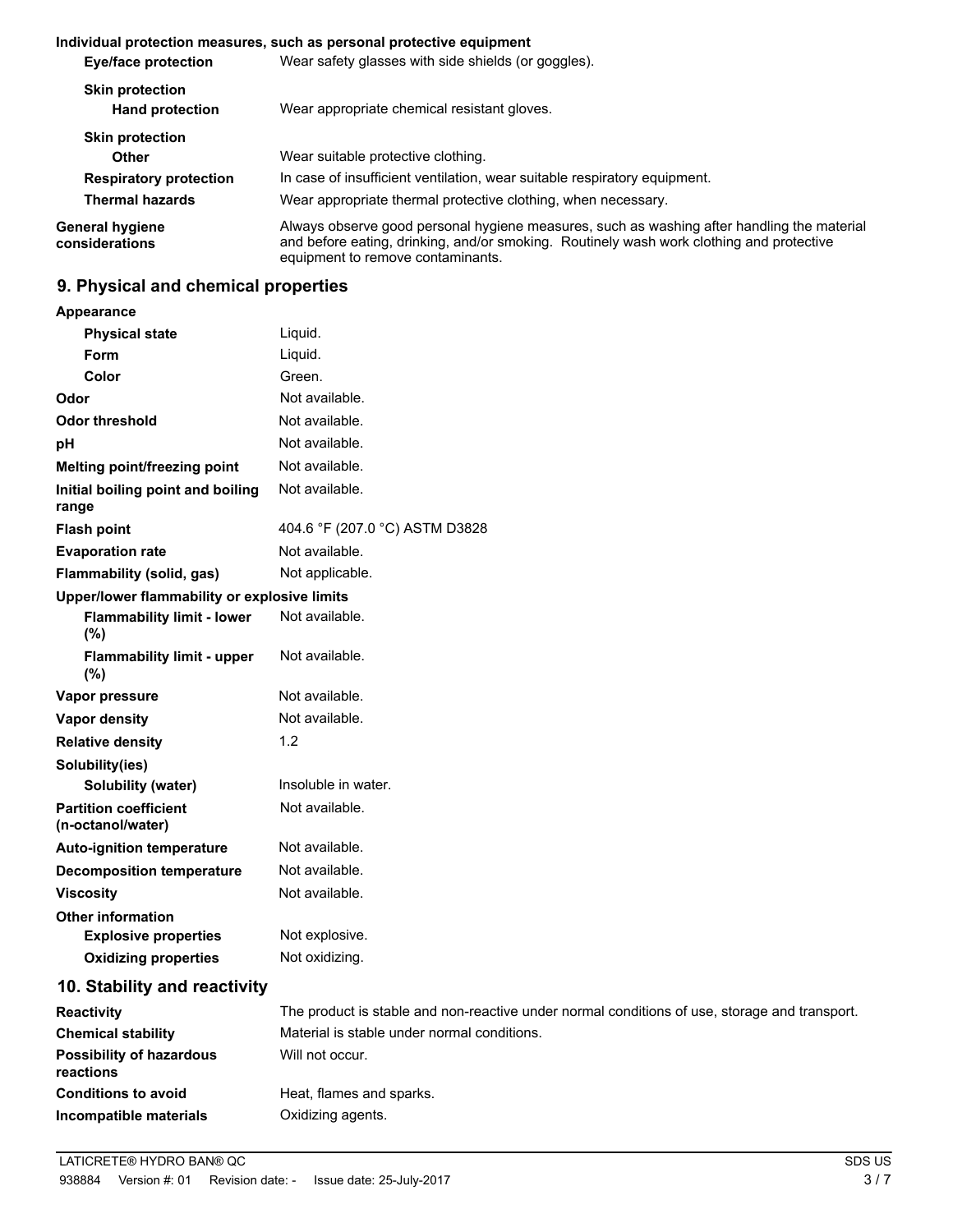# **11. Toxicological information**

#### **Information on likely routes of exposure**

| <b>Inhalation</b>                                                                  | In high concentrations, vapors may be irritating to the respiratory system. |
|------------------------------------------------------------------------------------|-----------------------------------------------------------------------------|
| <b>Skin contact</b>                                                                | May cause skin irritation.                                                  |
| Eye contact                                                                        | May cause eye irritation.                                                   |
| Ingestion                                                                          | May cause discomfort if swallowed.                                          |
| Symptoms related to the<br>physical, chemical and<br>toxicological characteristics | Symptoms include redness, itching and pain.                                 |

#### **Information on toxicological effects**

| <b>Acute toxicity</b>                                 | May cause discomfort if swallowed.                                                                                  |                        |  |  |
|-------------------------------------------------------|---------------------------------------------------------------------------------------------------------------------|------------------------|--|--|
| <b>Components</b>                                     | <b>Species</b>                                                                                                      | <b>Test Results</b>    |  |  |
|                                                       | Calcium carbonate, synthetic (CAS 471-34-1)                                                                         |                        |  |  |
| <b>Acute</b>                                          |                                                                                                                     |                        |  |  |
| Oral                                                  |                                                                                                                     |                        |  |  |
| LD50                                                  | Rat                                                                                                                 | 6450 mg/kg             |  |  |
| Stearic acid (CAS 57-11-4)                            |                                                                                                                     |                        |  |  |
| <b>Acute</b>                                          |                                                                                                                     |                        |  |  |
| Dermal                                                |                                                                                                                     |                        |  |  |
| LD50                                                  | Rabbit                                                                                                              | > 2000 mg/kg, 24 hours |  |  |
| Trimethoxyvinylsilane (CAS 2768-02-7)                 |                                                                                                                     |                        |  |  |
| <b>Acute</b>                                          |                                                                                                                     |                        |  |  |
| <b>Dermal</b>                                         |                                                                                                                     |                        |  |  |
| LD50                                                  | Rat                                                                                                                 | 3259 - 3880 mg/kg      |  |  |
| <b>Inhalation</b>                                     |                                                                                                                     |                        |  |  |
| Vapor                                                 |                                                                                                                     |                        |  |  |
| <b>LC50</b>                                           | Rat                                                                                                                 | 16.8 mg/l, 4 Hours     |  |  |
| Oral                                                  |                                                                                                                     |                        |  |  |
| LD50                                                  | Rat                                                                                                                 | 300 - 2000 mg/kg       |  |  |
| <b>Skin corrosion/irritation</b>                      | May cause skin irritation.                                                                                          |                        |  |  |
| Serious eye damage/eye<br>irritation                  | May cause eye irritation.                                                                                           |                        |  |  |
| Respiratory or skin sensitization                     |                                                                                                                     |                        |  |  |
| <b>Respiratory sensitization</b>                      | Not a respiratory sensitizer.                                                                                       |                        |  |  |
| <b>Skin sensitization</b>                             | This product is not expected to cause skin sensitization.                                                           |                        |  |  |
| Germ cell mutagenicity                                | No data available to indicate product or any components present at greater than 0.1% are<br>mutagenic or genotoxic. |                        |  |  |
| Carcinogenicity                                       | Not classifiable as to carcinogenicity to humans.                                                                   |                        |  |  |
|                                                       | IARC Monographs. Overall Evaluation of Carcinogenicity                                                              |                        |  |  |
| Not listed.                                           |                                                                                                                     |                        |  |  |
| <b>NTP Report on Carcinogens</b>                      |                                                                                                                     |                        |  |  |
| Not listed.                                           |                                                                                                                     |                        |  |  |
| Not regulated.                                        | OSHA Specifically Regulated Substances (29 CFR 1910.1001-1050)                                                      |                        |  |  |
| <b>Reproductive toxicity</b>                          |                                                                                                                     |                        |  |  |
| Specific target organ toxicity -                      | This product is not expected to cause reproductive or developmental effects.<br>Not classified.                     |                        |  |  |
| single exposure                                       |                                                                                                                     |                        |  |  |
| Specific target organ toxicity -<br>repeated exposure | Not classified.                                                                                                     |                        |  |  |
| <b>Aspiration hazard</b>                              | Not an aspiration hazard.                                                                                           |                        |  |  |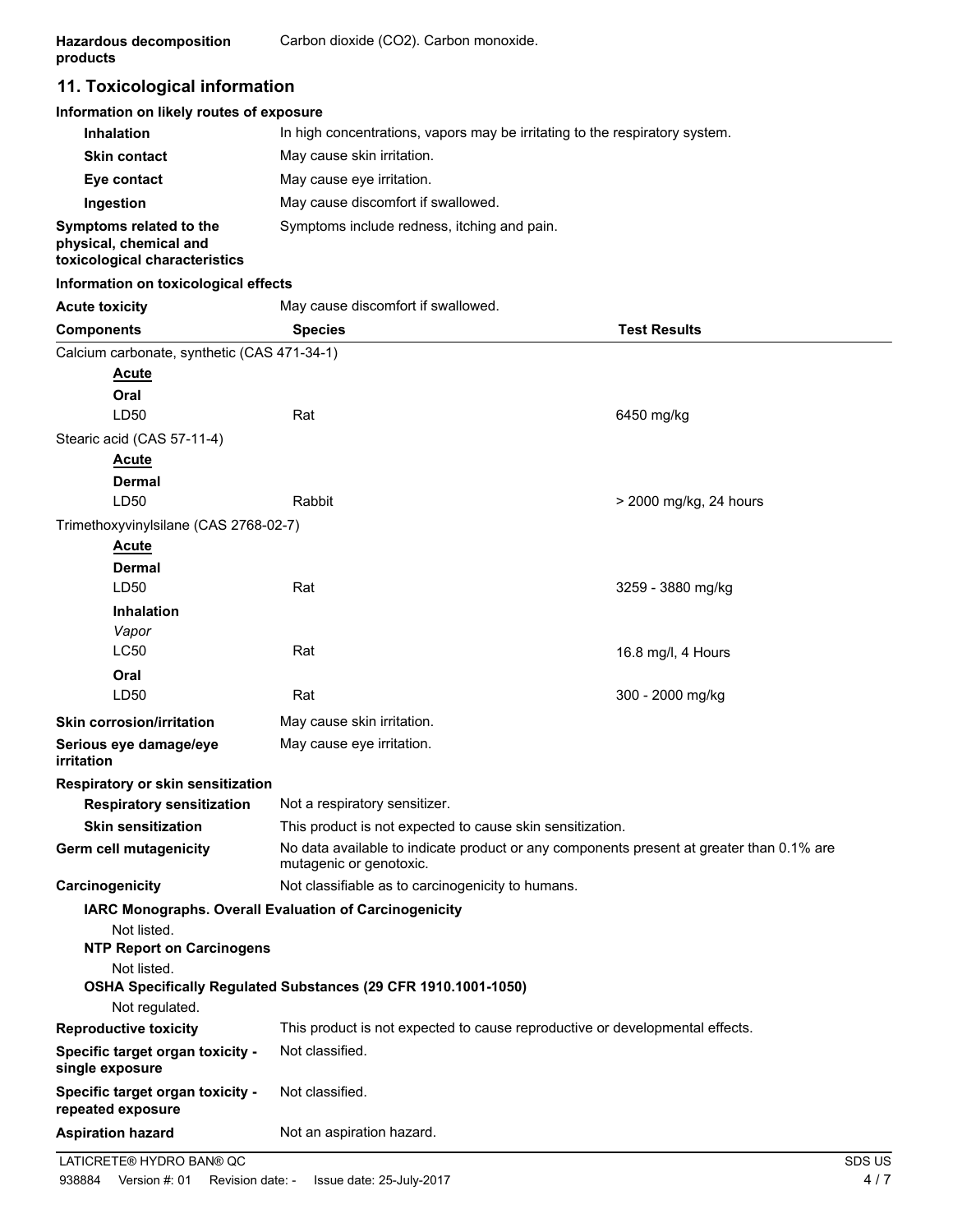|  | <b>Chronic effects</b> |  |
|--|------------------------|--|
|  |                        |  |

**Ecotoxicity**

No data available.

**Further information** No other specific acute or chronic health impact noted.

## **12. Ecological information**

The product is not classified as environmentally hazardous. However, this does not exclude the possibility that large or frequent spills can have a harmful or damaging effect on the environment.

| <b>Components</b>                           |      | <b>Species</b>                                                                                                                                                                             | <b>Test Results</b>  |
|---------------------------------------------|------|--------------------------------------------------------------------------------------------------------------------------------------------------------------------------------------------|----------------------|
| Calcium carbonate, synthetic (CAS 471-34-1) |      |                                                                                                                                                                                            |                      |
| <b>Aquatic</b>                              |      |                                                                                                                                                                                            |                      |
| Acute                                       |      |                                                                                                                                                                                            |                      |
| <b>Fish</b>                                 | LC50 | Western mosquitofish (Gambusia affinis) > 56000 mg/l, 96 Hours                                                                                                                             |                      |
| Trimethoxyvinylsilane (CAS 2768-02-7)       |      |                                                                                                                                                                                            |                      |
| <b>Aquatic</b>                              |      |                                                                                                                                                                                            |                      |
| Acute                                       |      |                                                                                                                                                                                            |                      |
| Algae                                       | EC50 | Scenedesmus subspicatus                                                                                                                                                                    | > 100 mg/l, 72 Hours |
| Crustacea                                   | EC50 | Daphnia magna                                                                                                                                                                              | 168.7 mg/l, 48 Hours |
| <b>Fish</b>                                 | LC50 | Brachydanio rerio                                                                                                                                                                          | > 100 mg/l, 96 Hours |
| Persistence and degradability               |      | No data is available on the degradability of this product.                                                                                                                                 |                      |
| <b>Bioaccumulative potential</b>            |      | No data available for this product.                                                                                                                                                        |                      |
| Mobility in soil                            |      | The product is soluble in water.                                                                                                                                                           |                      |
| Other adverse effects                       |      | No other adverse environmental effects (e.g. ozone depletion, photochemical ozone creation<br>potential, endocrine disruption, global warming potential) are expected from this component. |                      |

#### **13. Disposal considerations**

| <b>Disposal instructions</b>             | Collect and reclaim or dispose in sealed containers at licensed waste disposal site. Dispose of<br>contents/container in accordance with local/regional/national/international regulations.                            |  |
|------------------------------------------|------------------------------------------------------------------------------------------------------------------------------------------------------------------------------------------------------------------------|--|
| Local disposal regulations               | Dispose in accordance with all applicable regulations.                                                                                                                                                                 |  |
| Hazardous waste code                     | The waste code should be assigned in discussion between the user, the producer and the waste<br>disposal company.                                                                                                      |  |
| Waste from residues / unused<br>products | Dispose of in accordance with local regulations. Empty containers or liners may retain some<br>product residues. This material and its container must be disposed of in a safe manner (see:<br>Disposal instructions). |  |
| Contaminated packaging                   | Empty containers should be taken to an approved waste handling site for recycling or disposal.<br>Since emptied containers may retain product residue, follow label warnings even after container is<br>emptied.       |  |

### **14. Transport information**

### **DOT**

Not regulated as dangerous goods.

# **IATA**

Not regulated as dangerous goods.

# **IMDG**

Not regulated as dangerous goods.

**Transport in bulk according to** Not established. **Annex II of MARPOL 73/78 and the IBC Code**

# **15. Regulatory information**

**US federal regulations**

This product is not known to be a "Hazardous Chemical" as defined by the OSHA Hazard Communication Standard, 29 CFR 1910.1200.

### **TSCA Section 12(b) Export Notification (40 CFR 707, Subpt. D)**

Not regulated.

**OSHA Specifically Regulated Substances (29 CFR 1910.1001-1050)**

Not regulated.

### **CERCLA Hazardous Substance List (40 CFR 302.4)**

Not listed.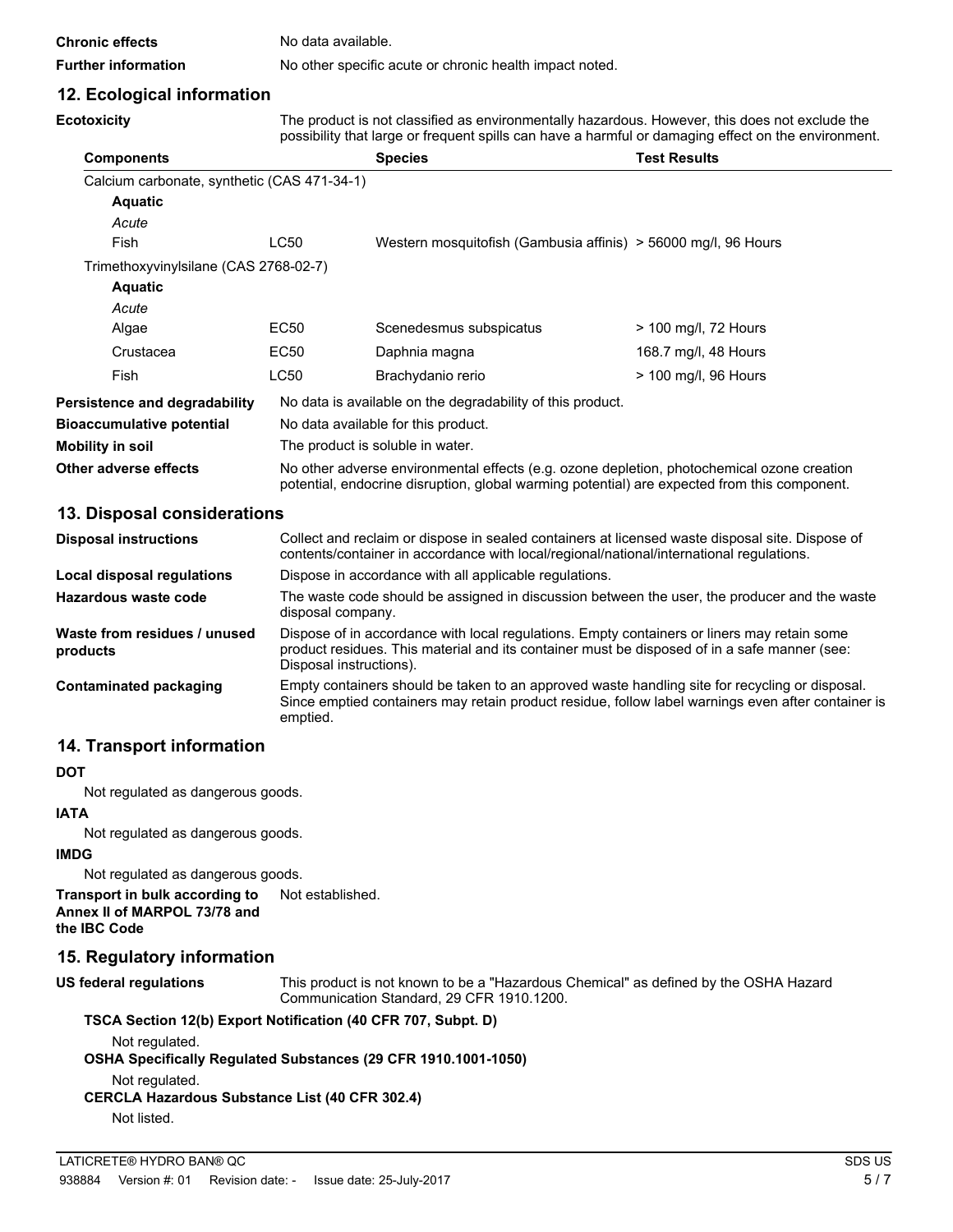| <b>Hazard categories</b>                              | Superfund Amendments and Reauthorization Act of 1986 (SARA)<br>Immediate Hazard - No<br>Delayed Hazard - No<br>Fire Hazard - No<br>Pressure Hazard - No<br>Reactivity Hazard - No |                        |
|-------------------------------------------------------|-----------------------------------------------------------------------------------------------------------------------------------------------------------------------------------|------------------------|
| <b>SARA 302 Extremely hazardous substance</b>         |                                                                                                                                                                                   |                        |
| Not listed.                                           |                                                                                                                                                                                   |                        |
| SARA 311/312 Hazardous<br>chemical                    | No                                                                                                                                                                                |                        |
| SARA 313 (TRI reporting)<br>Not regulated.            |                                                                                                                                                                                   |                        |
| <b>Other federal regulations</b>                      |                                                                                                                                                                                   |                        |
|                                                       | Clean Air Act (CAA) Section 112 Hazardous Air Pollutants (HAPs) List                                                                                                              |                        |
| Not regulated.                                        | Clean Air Act (CAA) Section 112(r) Accidental Release Prevention (40 CFR 68.130)                                                                                                  |                        |
| Not regulated.                                        |                                                                                                                                                                                   |                        |
| <b>Safe Drinking Water Act</b><br>(SDWA)              | Not regulated.                                                                                                                                                                    |                        |
| <b>US state regulations</b>                           | This product does not contain a chemical known to the State of California to cause cancer, birth<br>defects or other reproductive harm.                                           |                        |
| US. Massachusetts RTK - Substance List                |                                                                                                                                                                                   |                        |
| Not regulated.                                        |                                                                                                                                                                                   |                        |
|                                                       | US. New Jersey Worker and Community Right-to-Know Act                                                                                                                             |                        |
| Not listed.                                           |                                                                                                                                                                                   |                        |
|                                                       | US. Pennsylvania Worker and Community Right-to-Know Law                                                                                                                           |                        |
| Not listed.<br>US. Rhode Island RTK<br>Not regulated. |                                                                                                                                                                                   |                        |
| <b>International Inventories</b>                      |                                                                                                                                                                                   |                        |
| Country(s) or region                                  | Inventory name                                                                                                                                                                    | On inventory (yes/no)* |
| Australia                                             | Australian Inventory of Chemical Substances (AICS)                                                                                                                                | Yes                    |
| Canada                                                | Domestic Substances List (DSL)                                                                                                                                                    | Yes                    |
| Canada                                                | Non-Domestic Substances List (NDSL)                                                                                                                                               | No                     |
| China                                                 | Inventory of Existing Chemical Substances in China (IECSC)                                                                                                                        | Yes                    |
| Europe                                                | European Inventory of Existing Commercial Chemical<br>Substances (EINECS)                                                                                                         | Yes                    |

\*A "Yes" indicates this product complies with the inventory requirements administered by the governing country(s). A "No" indicates that one or more components of the product are not listed or exempt from listing on the inventory administered by the governing country(s). United States & Puerto Rico Toxic Substances Control Act (TSCA) Inventory Yes

Taiwan **Taiwan Chemical Substance Inventory (TCSI)** No Chemical Substance Inventory (TCSI)

Europe **European List of Notified Chemical Substances (ELINCS)** No Notice Note 2014 Japan **Inventory of Existing and New Chemical Substances (ENCS)** Yes **Yes** Korea **Existing Chemicals List (ECL) Existing Chemicals List (ECL) The System Constant Constant Constant Constant Constant Constant Constant Constant Constant Constant Constant Constant Constant Constant Constant Const** New Zealand New Zealand Inventory **New Zealand Inventory New Zealand Inventory New Zealand Inventory** Philippine Inventory of Chemicals and Chemical Substances Philippines Yes

#### **16. Other information, including date of preparation or last revision**

(PICCS)

| <b>Issue date</b>    | 25-July-2017 |
|----------------------|--------------|
| <b>Revision date</b> | -            |
| <b>Version #</b>     | በ1           |